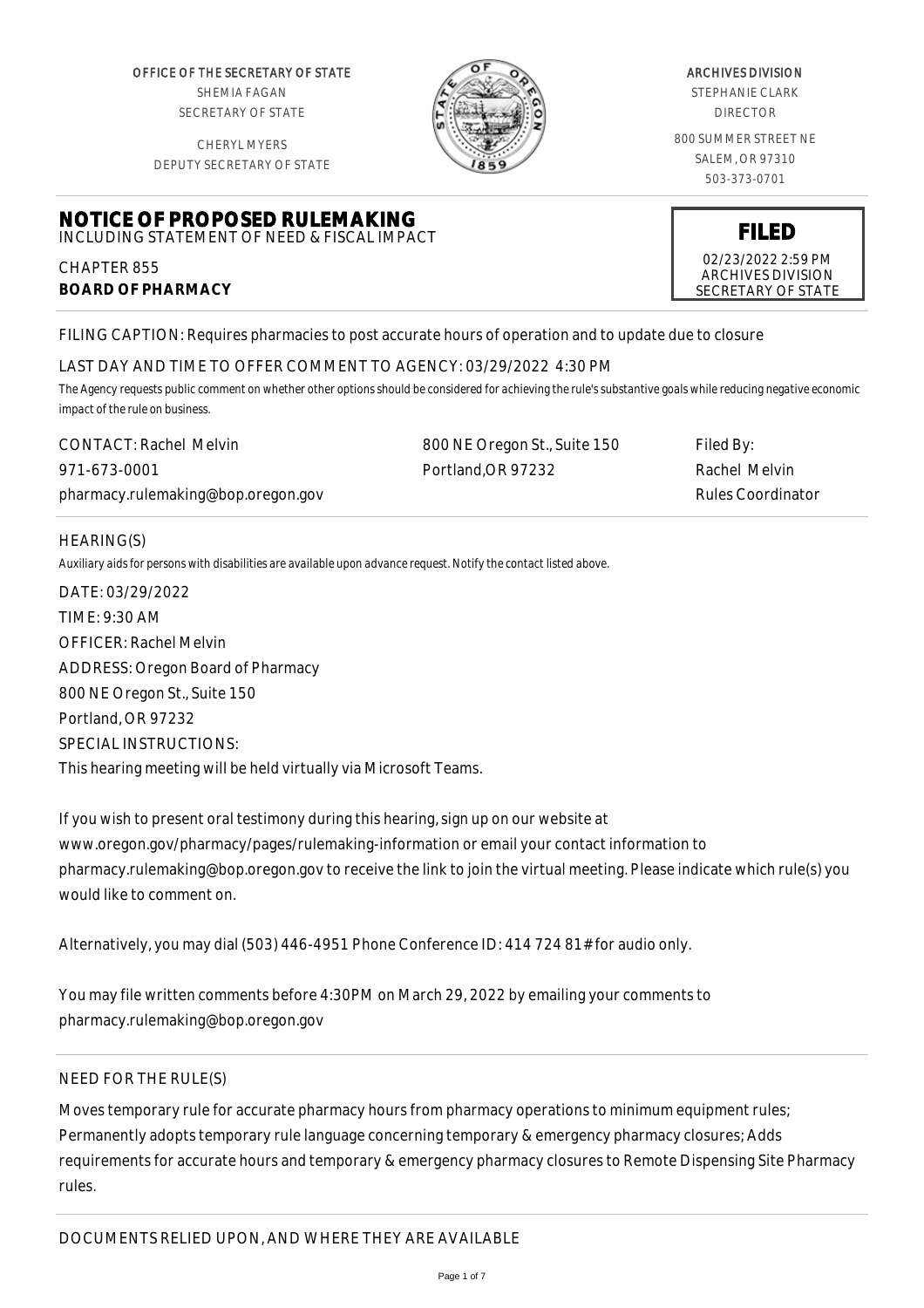Other State Regulations: ME 392-13-2 Hours of Operation; Posting of Hours https://www.maine.gov/sos/cec/rules/02/392/392-all.doc Surescripts: Emergency Response Action Plans https://surescripts.com/action-plans-disaster-response NCPDP: Emergency Preparedness Guidance (v.1.9) https://www.ncpdp.org/NCPDP/media/pdf/NCPDPEmergencyPreparednessInformation.pdf

# STATEMENT IDENTIFYING HOW ADOPTION OF RULE(S) WILL AFFECT RACIAL EQUITY IN THIS STATE

The proposed rule will positively impact people in both urban and rural areas of Oregon by mitigating multiple issues identified via complaints received by the agency. All communities regardless of race have been negatively impacted statewide due to issues such as pharmacies closing without notification or not having an alternate process in place for patients to access medication from another source. The proposed rule will allow patients from all communities to be informed in a timely manner and make alternative arrangements to access medication if the pharmacy they utilize closes temporarily.

# FISCAL AND ECONOMIC IMPACT:

On 1/4/2022 the agency sent out a fiscal impact request to 1,261 interested party email addresses, and 17,645 licensee/registrant email addresses. We asked for an estimate of costs associated with compliance, implementation and operation related to both temporary and permanent closure for items such as: displaying accurate hours, updating telephone greeting or website, etc. We received 2 responses; one registrant estimated costs for some items to be \$0 or no additional cost while another licensee estimated each of the costs ranging from \$800,000 to \$1,000,000 but did not provide an explanation on how costs were calculated. A detailed breakdown is shown below:

• Estimate of fiscal impact associated with compliance implementation & operation related to:

• Displaying accurate hours of operation at each building and pharmacy entrance = \$0 "Internal process, supported locally. A change can be made and uploaded within minutes, provided the owners of this work are available." = \$800 no explanation provided.

• Indicating accurate hours of operation on each pharmacy telephone greeting = \$0 no additional cost, and = \$3500 "time and paying someone to re-record voicemail due to changing seasonal hours etc."

• Indicating accurate hours of operation on pharmacy-operated internet (e.g. website, social media, mobile applications) = \$0 "No additional cost, this is internal and supported at the national level (weekdays/regular business hours). A change can be made within 1-2 days of request." = \$100,000 "develop and maintain website, social media, mobile app that would otherwise be unnecessary for pharmacy operations"

- Fiscal impact associated with notifying patients with of a temporary pharmacy closure by:
- Displaying accurate hours of operation at each building and pharmacy entrance that provides:
- The estimated period of time the pharmacy will be closed = \$2800 no explanation provided.

• Options for prescription pick-up (e.g. another local pharmacy, contact prescriber for new prescription, reverse processed prescriptions). = \$9500 "waiting on hold with pharmacies that may also be closed, waiting on hold with prescribers' offices, having to hire pharmacists to come onsite so prescriptions can be reversed etc."

• Updating each telephone greeting and pharmacy operated internet (e.g. website, social media, mobile applications) with:

• The estimated period of time the pharmacy will be closed = \$7500 no explanation provided.

• Options for prescription pick-up (e.g. another local pharmacy, contact prescriber for new prescription, reverse processed prescriptions). = \$0 "No additional cost, IVR phone broadcast messaging (telephone greeting) can be made and uploaded within minutes, provided the owners of this work are available, informing phone-in members of closure(s) as well as other pharmacy options." = \$0 "No additional cost, Website/Social Media/Apps is internal and supported at the national level (weekdays/regular business hours). A message can be added within 1-2 days of request. Depending on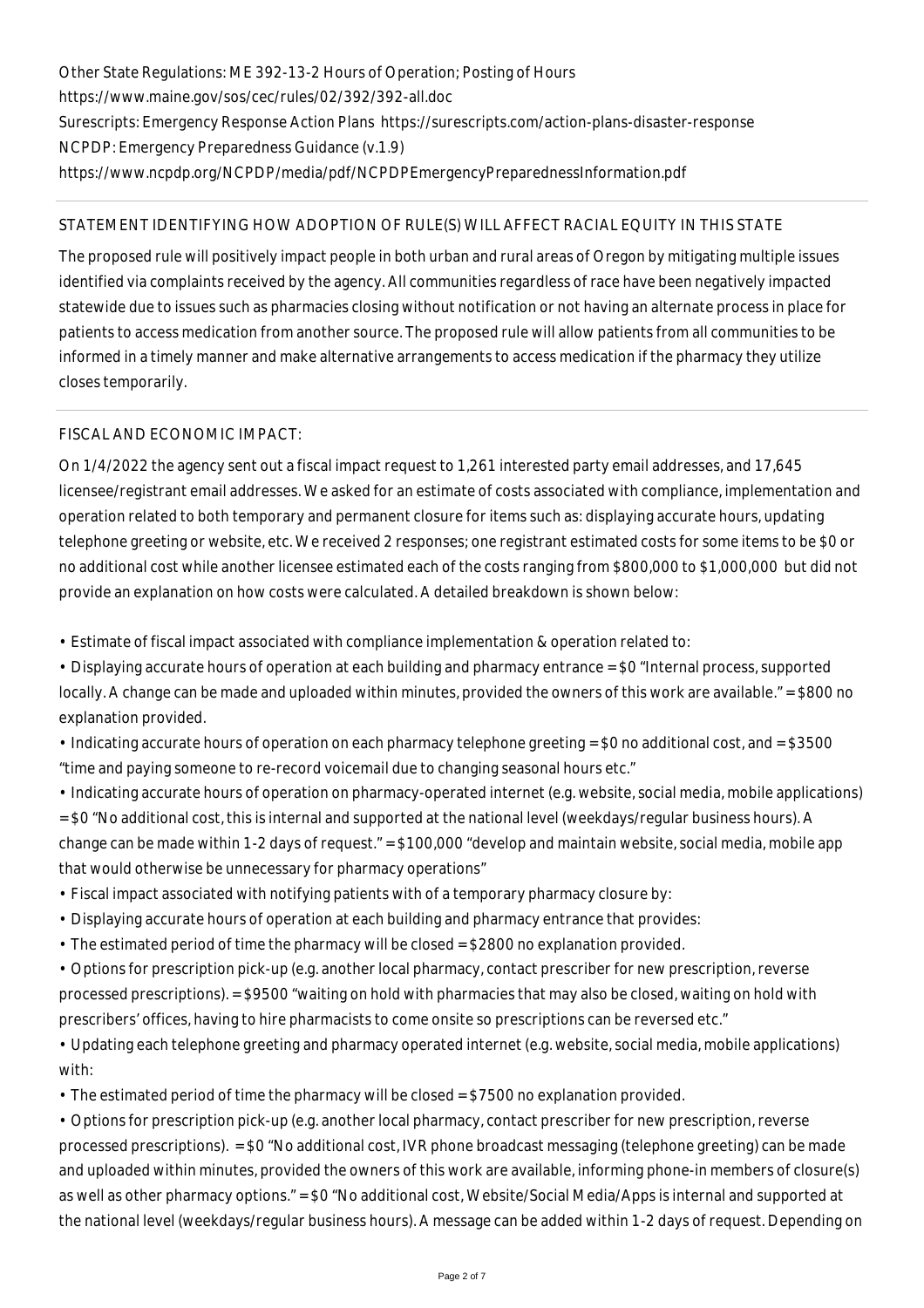the type of message to be conveyed via this means, what is included may be limited by space available." = \$12,500 no explanation provided.

• Indicate if additional fees would be incurred if the above must be completed within 2, 4, 8, 12 or 24 hours = N/A and = 2-24 hours: \$155,000 "hiring pharmacist to be on call all year to make sure employees can access pharmacy at will based on closure".

## COST OF COMPLIANCE:

*(1) Identify any state agencies, units of local government, and members of the public likely to be economically affected by the rule(s). (2) Effect on Small Businesses: (a) Estimate the number and type of small businesses subject to the rule(s); (b) Describe the expected reporting, recordkeeping and administrative activities and cost required to comply with the rule(s); (c) Estimate the cost of professional services, equipment supplies, labor and increased administration required to comply with the rule(s).*

May have a fiscal impact for all Oregon pharmacies. Because all Oregon pharmacies are required to comply with these rules, small businesses are impacted including independently owned pharmacies; however, no fiscal impact was received from these outlets or licensees upon request.

- Number/Type: 113 independently owned pharmacies.

## DESCRIBE HOW SMALL BUSINESSES WERE INVOLVED IN THE DEVELOPMENT OF THESE RULE(S):

Small businesses were not involved with the development of proposed rule amendments.

## WAS AN ADMINISTRATIVE RULE ADVISORY COMMITTEE CONSULTED? NO IF NOT, WHY NOT?

Rules are straightforward and necessary to provide the public with accurate information of pharmacy hours of operation to allow access to medication.

#### RULES PROPOSED:

855-041-1015, 855-041-1035, 855-041-1092, 855-139-0145, 855-139-0155

#### AMEND: 855-041-1015

RULE SUMMARY: Proposed rule amendments remove language related to displaying accurate hours at each pharmacy entrance, each telephone greeting and pharmacy operated internet (e.g. website, social media, mobile applications) from OAR 855-041-1015 and move these requirements into OAR 855-041-1035 (1)(g)(E) and (1)(h).

CHANGES TO RULE:

855-041-1015 Operation of Pharmacy (Both Retail and Institutional Drug Outlets) ¶

(1) Supervision. A pharmacy may only be operated when a pharmacist licensed to practice in this state is present. This means that the pharmacist must be physically present in the pharmacy or institutional facility.¶ (2) Sanitation:¶ (a) Pharmacies shall be kept clean.¶ (b) Persons working in a pharmacy shall practice appropriate infection control. Statutory/Other Authority: ORS 689.305

Statutes/Other Implemented: ORS 689.305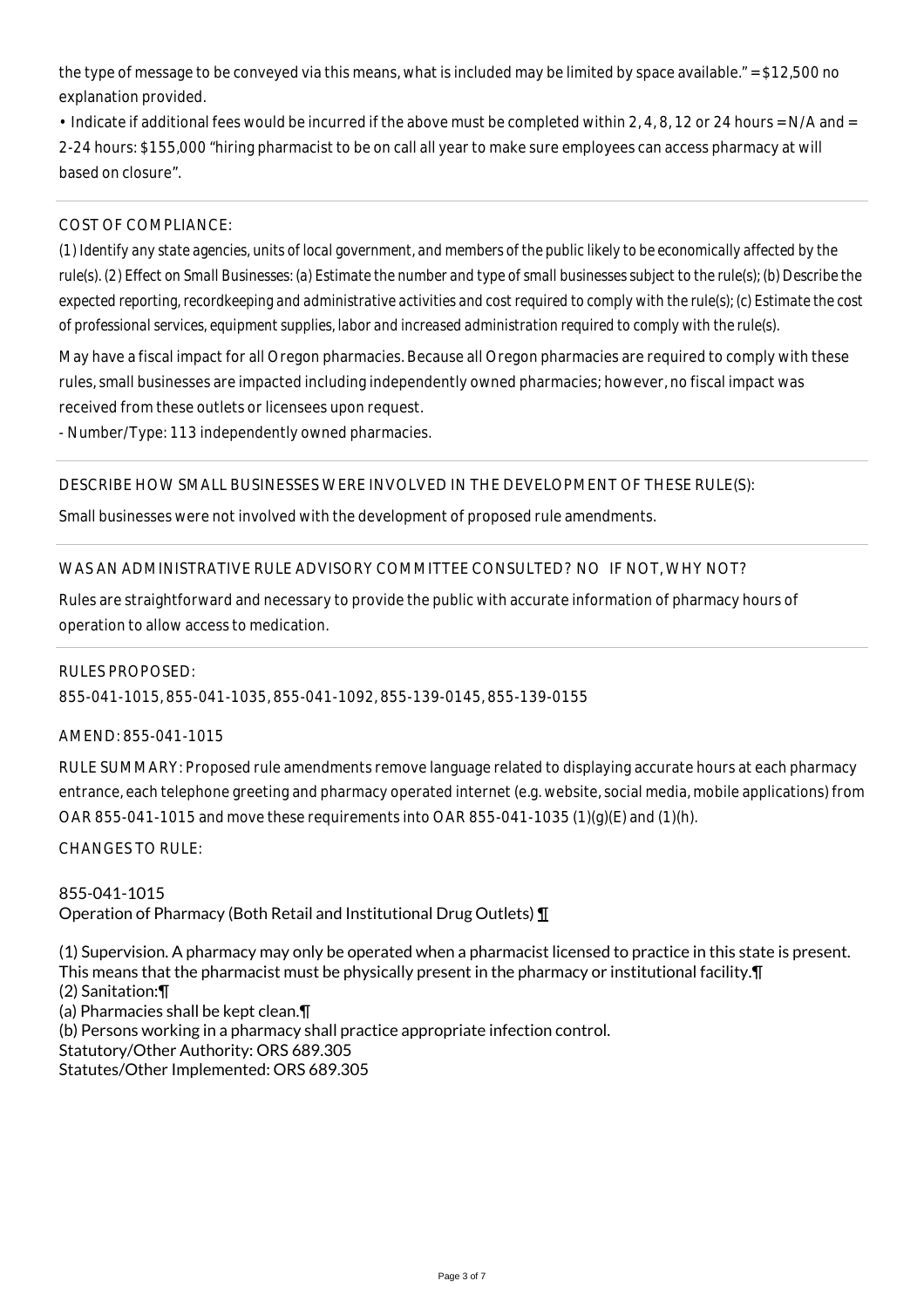## AMEND: 855-041-1035

RULE SUMMARY: Proposed amendments add accurate pharmacy hours information and requirements to (1)(g)(E) and  $(1)(h)$ .

CHANGES TO RULE:

## 855-041-1035

Minimum Equipment Requirements ¶

(1) Each retail drug outlet and institutional drug outlet must have the following:¶

(a) Appropriate and current pharmaceutical references (e.g. pharmacology, injectables, and veterinary drugs) based on services offered by the outlet; ¶

(b) Appropriate and current Oregon Revised Statutes, Oregon Administrative Rules, United States Code, Code of Federal Regulations, standards adopted by reference (e.g. USP) based on services offered by the outlet and a minimum of three years of the Board of Pharmacy quarterly newsletters;¶

(c) Access to appropriate electronic reporting databases (e.g. PDMP, NPLEx, OHA ALERT-IIS) based on the services offered by the outlet;¶

(d) Appropriate equipment to maintain the proper storage of drugs;¶

(e) Appropriate equipment and supplies as required by Oregon Revised Statutes, Oregon Administrative Rules, United States Code, Code of Federal Regulations, and standards adopted by reference (e.g. USP) based on services offered by the outlet;¶

(f) A sink with running hot and cold water;¶

(g) Signage in a location easily seen by the public where prescriptions are dispensed or administered: ¶ (A) Stating "This pharmacy may be able to substitute a less expensive drug which is therapeutically equivalent to the one prescribed by your doctor unless you do not approve." The printing on this sign must be in block letters not less than one inch in height. ¶

(B) Providing notification in each of the languages required in OAR 855-041-1132 of the right to free, competent oral interpretation and translation services, including translated prescription labels, for patients who are of limited English proficiency, in compliance with federal and state regulations if the pharmacy dispenses prescriptions for a patient's self-administration;¶

(C) Providing notification by posting a closed sign at the entrances stating the hours of the pharmacy's operation when a pharmacist is not in attendance if the pharmacy operates as a double set-up pharmacy per OAR 855-041- 2100; and¶

(D) Providing written notice in a conspicuous manner that naloxone and the necessary medical supplies to administer naloxone are available at the pharmacy if naloxone services are provided by the pharmacy per OAR 855-041-2340.¶

 $H$ : and  $\P$ 

(E) Providing notification of accurate hours of operation at each building entrance and each pharmacy entrance; and¶

(h) Accurate hours of operation on each telephone greeting and pharmacy-operated internet (e.g. website, social media, mobile applications).¶

 $(i)$  Additional equipment and supplies that are determined as necessary by the Pharmacy or Pharmacist-in-Charge.¶

(2) Failure to have, use and maintain required equipment constitutes unprofessional conduct under ORS 689.405(1)(a);

Statutory/Other Authority: ORS 689.205

Statutes/Other Implemented: ORS 689.155, ORS 689.508, ORS 689.515, ORS 689.564, ORS 689.686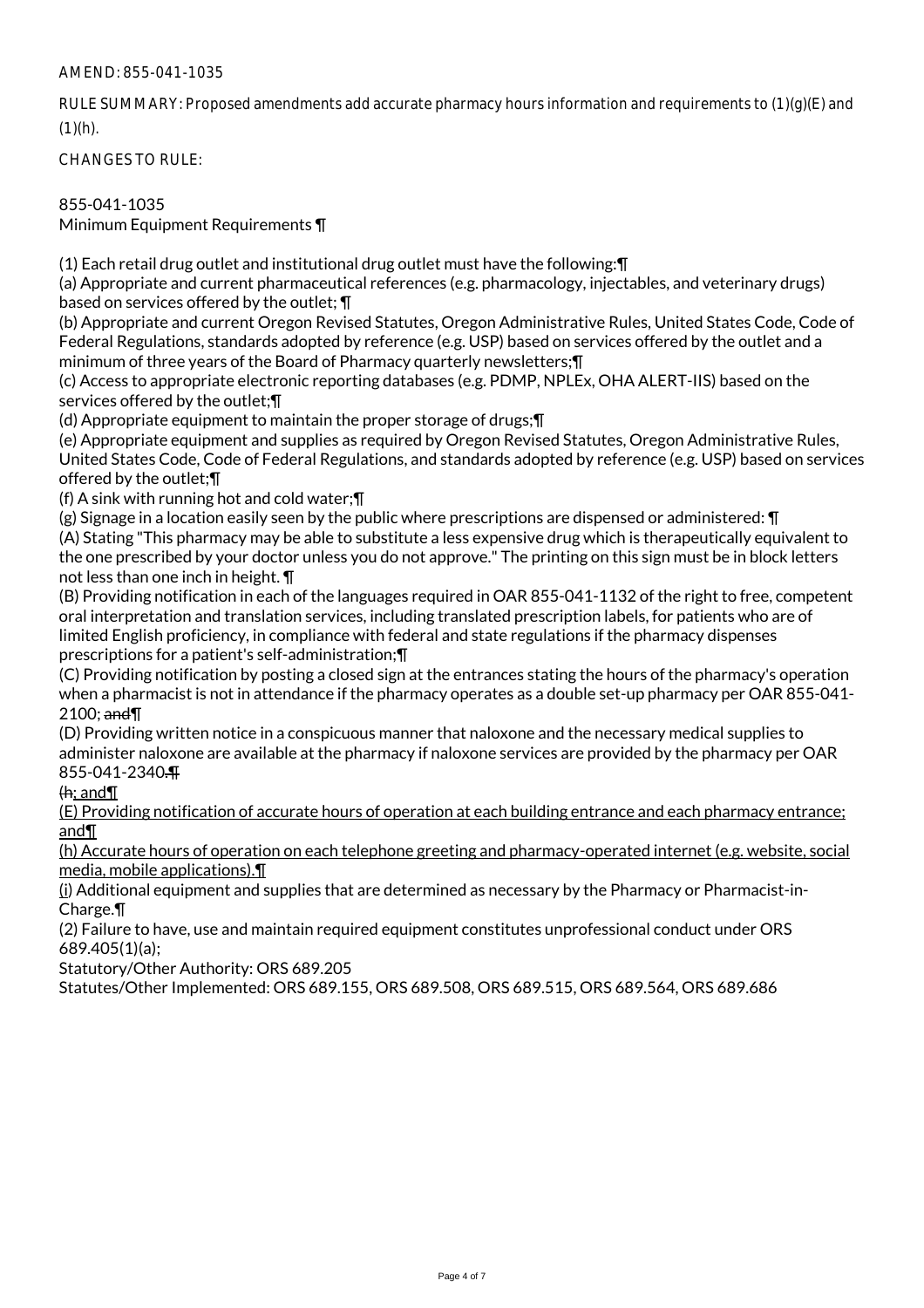#### ADOPT: 855-041-1092

RULE SUMMARY: Adds requirements for pharmacy to notify the public of a temporary or emergency pharmacy closure.

CHANGES TO RULE:

## 855-041-1092

Pharmacy Closures: Temporary or Emergency

(1) Temporary Closing. Unless subject to an exemption in OAR 855-041-1092(3), when a pharmacy is temporarily closed to the public the pharmacy must: ¶

(a) Post notification of closure on each building entrance and each pharmacy entrance as soon as the need to deviate from the posted hours is known by the pharmacy, but no later than 2 hours after the temporary closure begins. The posting must include:¶

(A) Estimated period of time the pharmacy will be closed; and¶

(B) Options for prescription pick-up (e.g. another local pharmacy, contact prescriber for new prescription, reverse processed prescriptions).¶

(b) Post notification of closure on each telephone greeting and pharmacy operated internet (e.g. website, social media, mobile applications) as soon as possible. The posting must include:¶

(A) Estimated period of time the pharmacy will be closed; and¶

(B) Options for prescription pick-up (e.g. another local pharmacy, contact prescriber for new prescription, reverse processed prescriptions).¶

(c) If the pharmacy is temporarily closed greater than 2 consecutive business days, notify the board office as soon as possible but no later than 72 hours after the temporary closure begins with the date and time the closure began, anticipated date and time of re-opening, and the reason for the temporary closure.¶

(2) Federal and state holidays are exempt from the requirements of (1).¶

(3) Emergency closing. If pharmacy is closed suddenly due to fire, destruction, natural disaster, death, property seizure, eviction, bankruptcy, or other emergency circumstances and the pharmacist-in-charge cannot provide notification as required in (1), the pharmacist-in-charge must comply with the provisions of (1) as far in advance or as soon after the closing as allowed by the circumstances.

Statutory/Other Authority: ORS 689.205, ORS 475.035

Statutes/Other Implemented: ORS 689.205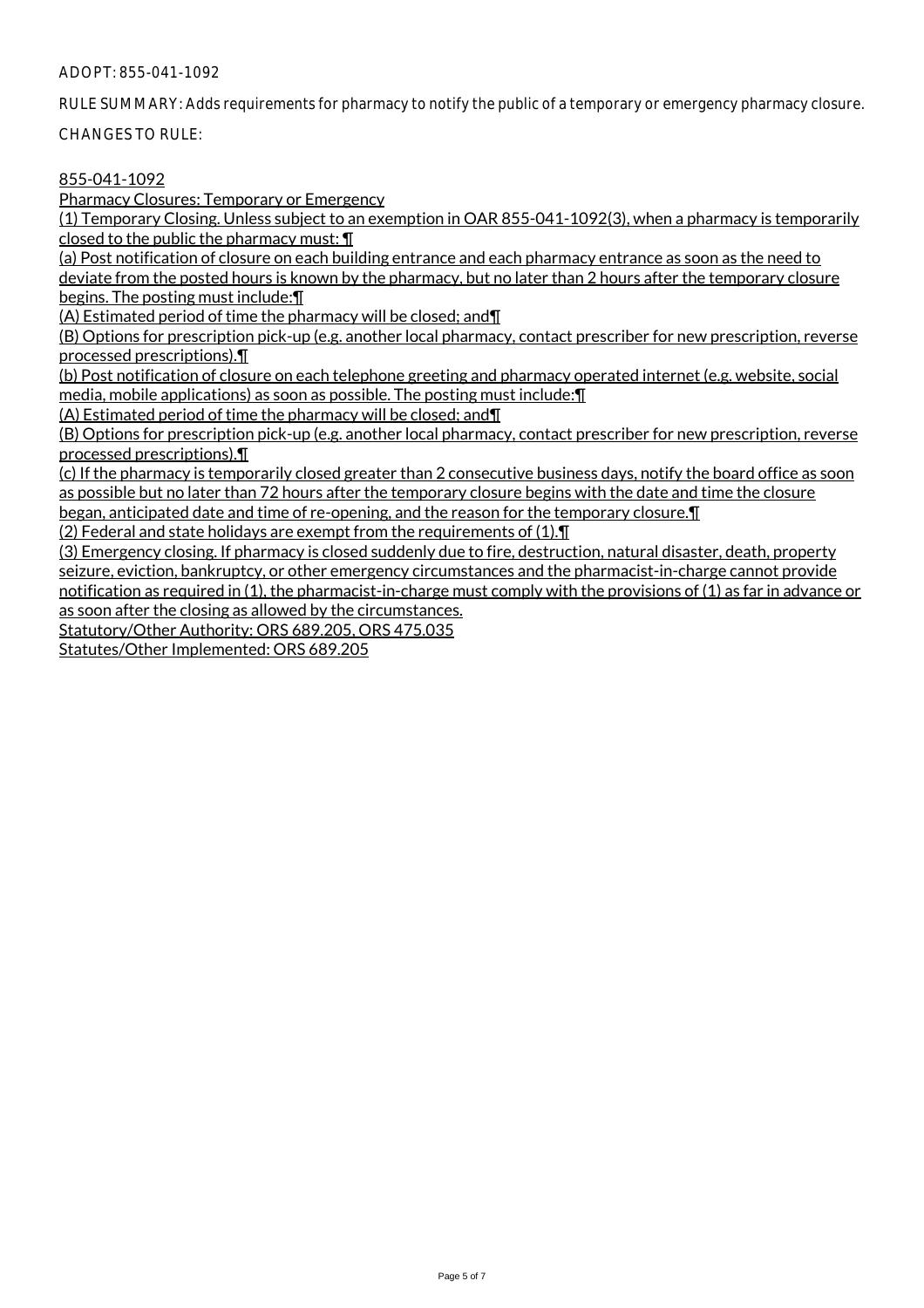ADOPT: 855-139-0145

RULE SUMMARY: Adds requirements for pharmacy to notify the public of a temporary or emergency pharmacy closure.

CHANGES TO RULE:

## 855-139-0145

Outlet: Closure- Temporary or Emergency

(1) Temporary Closing. Unless subject to an exemption in OAR 855-041-1092(3), when a RDSP is temporarily closed to the public the RDSP must: ¶

(a) Post notification of closure on each building entrance and each RDSP entrance as soon as the need to deviate from the posted hours is known by the RDSP, but no later than 2 hours after the temporary closure begins. The

posting must include:¶

(A) Estimated period of time the RDSP will be closed; and¶

(B) Options for prescription pick-up (e.g. another local pharmacy, contact prescriber for new prescription, reverse processed prescriptions).¶

(b) Post notification of closure on each telephone greeting and pharmacy operated internet (e.g. website, social media, mobile applications) as soon as possible. The posting must include:¶

(A) Estimated period of time the RDSP will be closed; and¶

(B) Options for prescription pick-up (e.g. another local pharmacy, contact prescriber for new prescription, reverse processed prescriptions).¶

(c) If the RDSP is temporarily closed greater than 2 consecutive business days, notify the board office as soon as possible but no later than 72 hours after the temporary closure begins with the date and time the closure began, anticipated date and time of re-opening, and the reason for the temporary closure.¶

(2) Federal and state holidays are exempt from the requirements of (1).¶

(3) Emergency closing. If RDSP is closed suddenly due to fire, destruction, natural disaster, death, property seizure, eviction, bankruptcy, or other emergency circumstances and the pharmacist-in-charge cannot provide notification as required in (1), the pharmacist-in-charge must comply with the provisions of (1) as far in advance or as soon after the closing as allowed by the circumstances.

Statutory/Other Authority: ORS 475.035, ORS 689.205, 2021 SB 629

Statutes/Other Implemented: ORS 689.205, ORS 689.155, 2021 SB 629